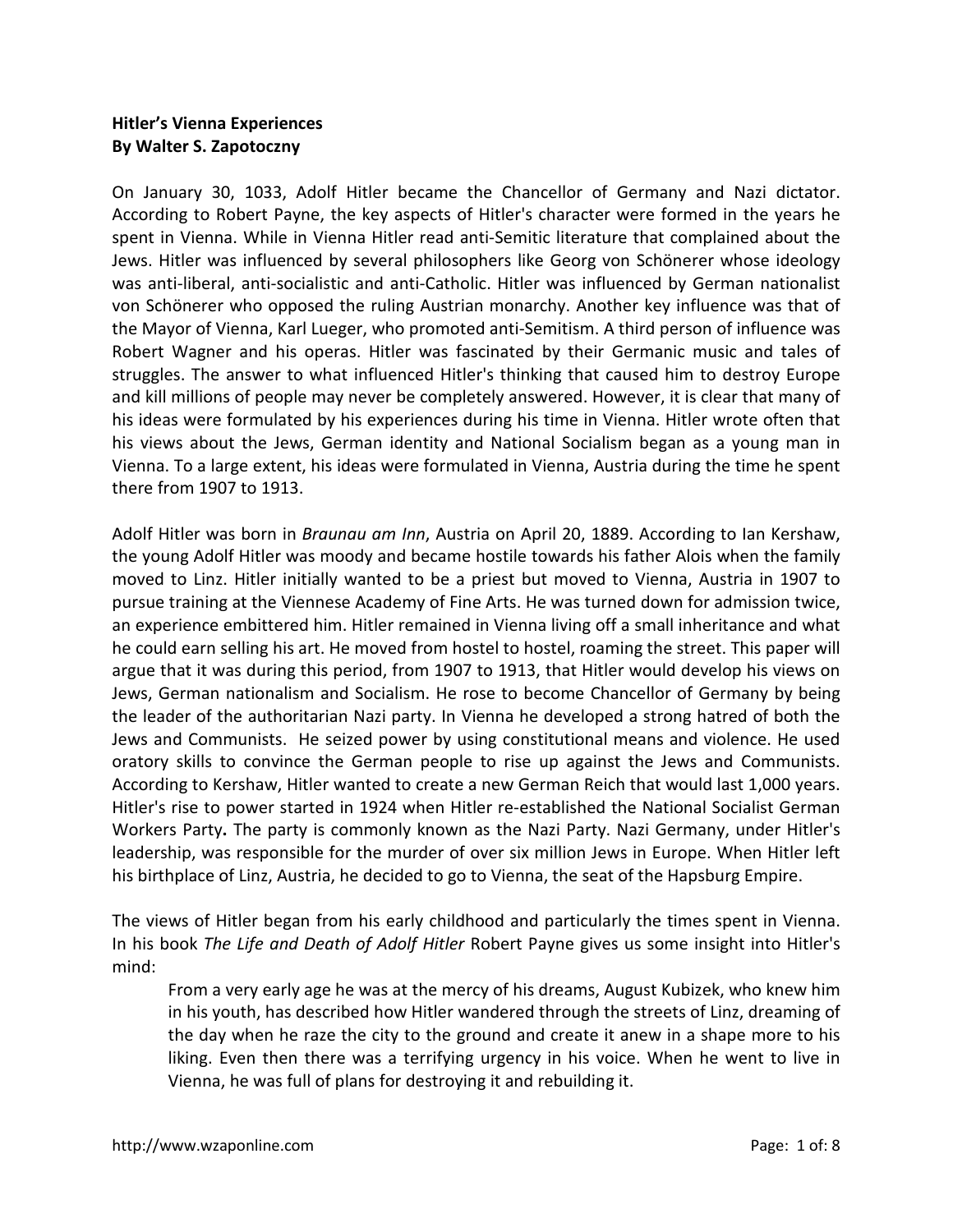Hitler saw the Jews as an affluent sect of people, distinct from the hard working Germans and Austrians. Hence the stereotyping was formed from early days. In some regards he was already on the path of hating the Jews and communists by the time his years in Vienna ended. Hitler believed that foreign elements were intentionally and systematically destroying the German nationality of Austria. Hitler came to believe that Hapsburg Imperialism was the cause of this loss of German identity.

There is ample evidence to suggest that Hitler's ideas of anti-Semitism, nationalism and his views on socialism were influenced by his experiences during the time he spent in Vienna, Austria. Those experiences are explored in this paper by examining the various writers, politicians and philosophers that Hitler encountered as a young man wandering the street of Vienna. An impressionable and intelligent young man, Hitler absorbed the German nationalistic, anti-Semitic and socialist experiences of his time in Vienna to blend them into what would later be called National Socialism as he attempted to create a Third Reich in Germany.

This paper examines the works of Walter Frank, Richard Geehr, Ian Kershaw, Brigitte Hamann, Sydney Jones, Hans Mommsen, Jeremy Noakes, Robert Payne, Guido Von List and Hitler's own words in *Mein Kampf* to examine how his experiences as a youth in Vienna, Austria influenced his ideas about anti-Semitism and nationalism and socialism. This paper will first look the factors and people who helped shape Hitler's anti-Semitic views beginning with his decision to move to Vienna, his application to the Viennese Academy of Fine Arts and his exposure to several influential politicians. Next, we examine the German nationalistic fervor in the Vienna of Hitler's youth and this fervor and several politicians that influenced his nationalistic ideas, including the writing of Guido von List. Finally, Hitler's exposure to the government of Vienna, Prussian traditions and political influences are considered as we look at how these influences affected his Socialist ideas.

# **How Hitler's experience in Vienna influence his anti-Semitic ideas**

Adolf Hitler was born into a middle-class family. He was the son of civil servant in Linz, Austria who died when the young Adolf was fourteen. Hitler had very little contact with Jews while living in Linz. At seventeen years old, Hitler traveled to Vienna and took the entrance exam to the Vienna Academy of Arts. He failed to gain acceptance to the Academy but resided there from February 1908 to May 1913. Hitler wandered the streets listening to the political conversation of anti-government politicians. Hitler began to experience poverty at the end of 1909, as he spent the inheritance left to him by his family. During that winter his received some money from his aunt and was able to secure a job painting watercolors for tourists. According to Jeremy Noakes, the middle-class German nationals of the time held anti-Semitic views. It is likely that Hitler also shared those views, according to Noakes. He did, however, have cautious personal and business associations with Jews in Vienna and occasionally depended on them to make his living as they brokered his art.

According to Jeremy Noakes, it would be highly unlikely that while Hitler was in Vienna that he had not studied anti-Semitism. The four politicians who Hitler described as his models were Georg von Schönerer, Karl Lueger, Karl Hermann Wolf, and Franz Stein. Each of these men was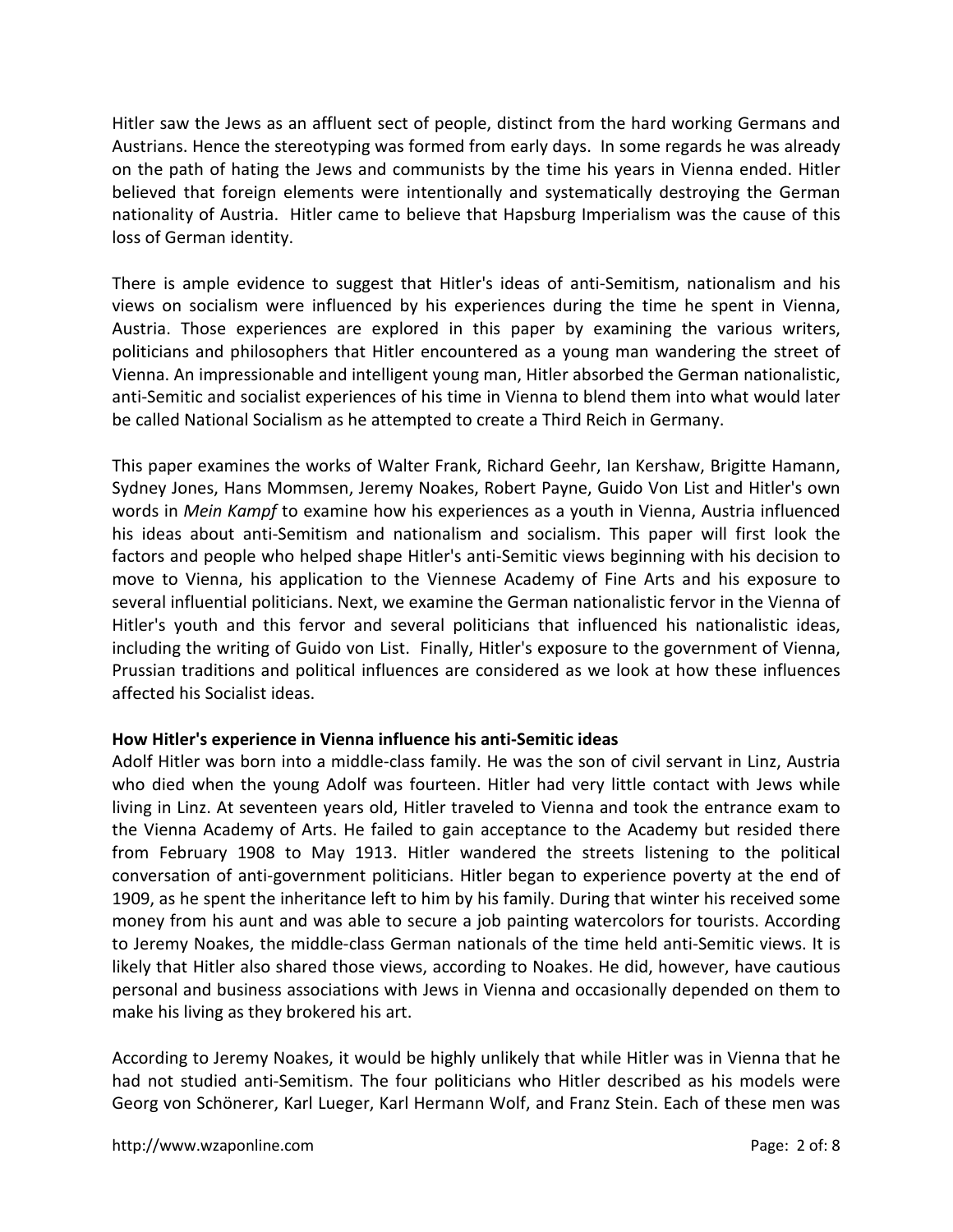a radical anti-Jew. Evidence shows that during his time in Vienna, Hitler read many anti-Semitic newspapers and studied anti-Semitic pamphlets that were freely distributed. Hitler writes about the development of his anti-Semitic views in *Mein Kampf:*

For me, this was a time of the greatest spiritual upheaval I have ever had to go through. I had ceased to be a weak-kneed cosmopolitan and became an anti-Semite. Vienna, he said, had significantly contributed to his becoming anti-Semitic, "At the time of this bitter struggle between spiritual education and cold reason, the visual instruction of the Vienna streets had performed invaluable services.

In *Mein Kampf* Hitler writes about an encounter he had with an Eastern Jew. He described him as a strange creature, having black hair lock wearing a full-length garment. He questioned if this person was a Jew and a German. Hitler claims that this experience started him reading about the subject of the Jew. He writes about the encounter in *Mein Kampf:*

Since I had begun to concern myself with this question and to take cognizance of the Jews, Vienna appeared to me in a different light than before. Wherever I went, I began to see Jews, and the more I saw, the more sharply they became distinguished in my eyes from the rest of humanity…when I recognized the Jew as the leader of the Social Democracy, the scales dropped from my eyes. A long soul struggle had reached its conclusion.

According to Walter Frank, Karl Lueger, the mayor of Vienna from 1895 to 1910, was key influence of Hitler. Lueger promoted anti-Semitism and promoted stereotypes about the Jews. He cast them as enemies of the state and of a lower class. Dr. Lueger understood the tremendous power within the German community of promoting Germanic tradition along with importance of the soil.

The Germans who believed they were not truly represented in Austrian politics migrated to Lueger's ideas; one such convert was the young Adolf Hitler. According to Frank, Hitler began to think the Jew and the Socialist where one in the same. If the "poison of free enterprise could be eliminated," Lueger pointed out, the "Jewish problem" would not exist. Almost penniless in 1909, Hitler walked around Vienna sleeping in taverns and wherever he could. According to Jones, Hitler saw the newspapers portray the Jew as a scapegoat for the troubles of the country.

# **How Hitler's experience in Vienna influenced his nationalist ideas**

There is also evidence that as with Hitler's ideas about anti-Semitism were influenced by people and events in Vienna, so were his nationalistic ideas. Two German nationalist politicians were of particular influence. In *The Third Reich between Vision and Reality: New Perspectives on German History 1918-1945* Hans Mommsen writes:

Two German nationalist politicians turned out to be especially important for the emerging political concepts of Hitler. The first was Karl Hermann Wolf, the leader of the German Radical Party. He became widely known for successfully disrupting parliamentary proceedings by violent methods. Wolf was the outstanding hero in the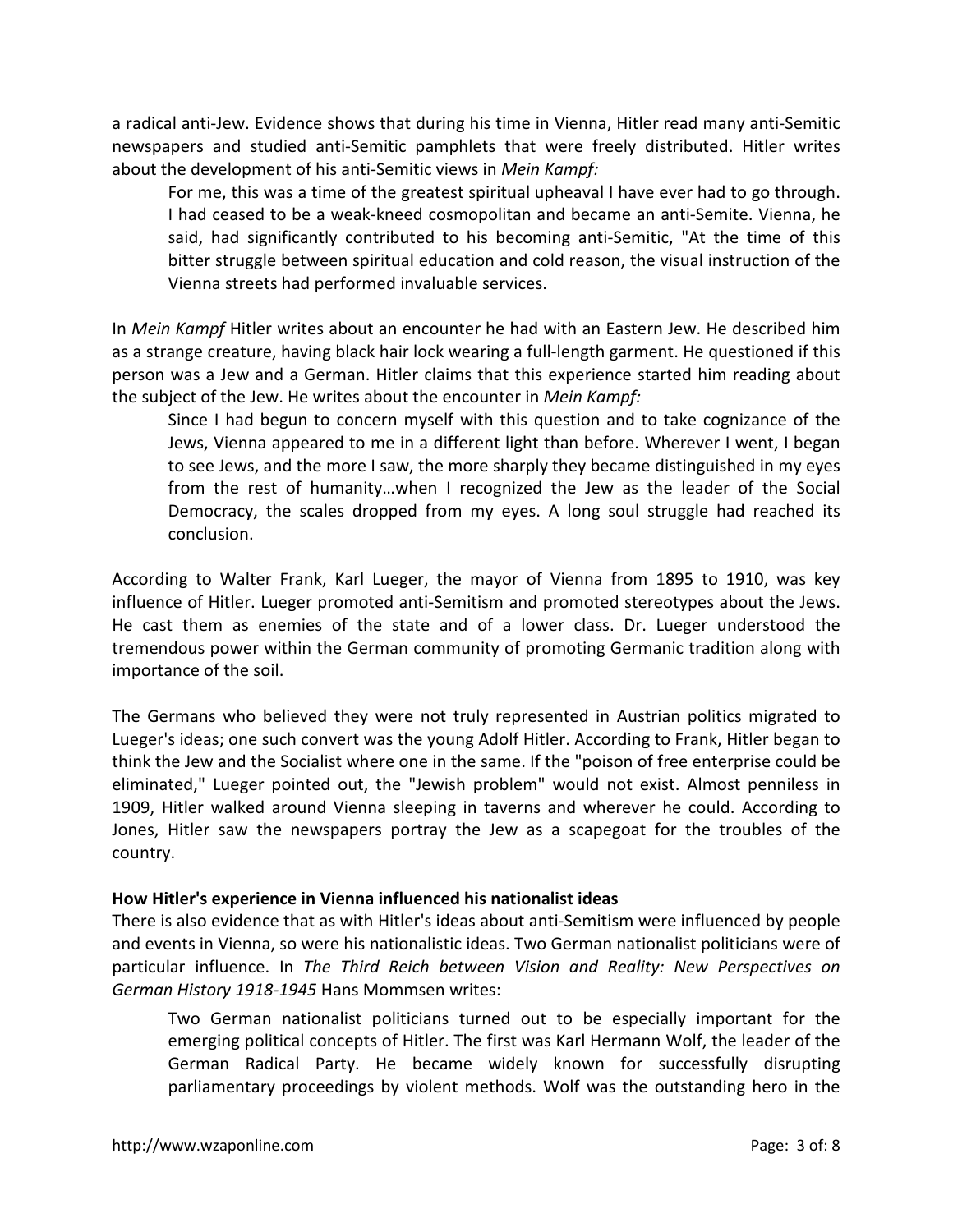German-Czech street battles in Prague and in Vienna, and did not hesitate to advocate the use of violence in political strife. Another model was Franz Stein, the leader of the German Workers Party, which belonged to the Austrian pan-German movement. Stein was regarded as an embittered enemy of the allegedly 'Jewish' international Social Democrats.

In Hitler's childhood, the concept of nationalism was present. The Austrian people living along the border with Germany considered themselves to be German. While they lived under the Austrian Hapsburg Monarchy, they stated their loyalty to the Germany and the Kaiser. Hitler writes in *Mein Kampf* that he and his young associates in Vienna were fond of using the German greeting 'Heil,' and singing the Germany national anthem instead of the Austrian national anthem.

Even while Hitler pursued his dream of being an artist, he continued to express his passion for the German culture. Hitler wondered why other countries could not be like Germany. Hitler had a passion for reading, looking at all the daily newspapers on hand, reading many political pamphlets and reading lots of books from the Vienna library on German mythology and German history. Hitler was very interested in history as a young man. In *Mein Kampf* he wrote, "By far my best subjects were geography and, even more so, general history. These were my two favorite subjects, and I led the class in them." Hitler also had a history teacher in school that inspired him with the tales of Bismarck and Frederick the Great. The young Hitler professed his loyalty to the German Kaiser while his father worked as an Austrian customs agent. Nationalism became an obsession for Hitler. In *Hitler's Vienna: A Dictator's Apprenticeship* Brigitte Hamann writes,

Vienna of 1908-1913 left a strong impact on Hitler, most especially in his understanding of pan-Germanism and the belief that only if the German people having a strong and unified culture and political autonomy could the German people be strong, long-lasting and fulfills their destiny.

Another influence on Hitler came in the form of the operas of German composer Richard Wagner. After seeing his first opera in Vienna, Hitler was instantly transfixed by the German music, pagan myths and the tales of kings and knights. Hitler followed the character of Wagner as they struggled against their enemies, scene after scene. Hitler viewed the great achievements of the Viennese arts, poetry, theater and sciences as possible because of the German people, who brought them with them. The concept of nationalism began to take shape for Hitler as he moved around Vienna and considered these things. In *Mein Kampf* he wrote:

Ten million people cannot permanently hold together a state of fifty million composed of different and conflicting nationalities, unless certain definite pre-requisite conditions are at hand while there is still time to avail of them. In such circumstances the country must be governed and administered by strictly adhering to principle of uniformity. Uniformity in nationalism constitutes homogenous ethnicity, cultural similarity and common purpose is the glue to the German society.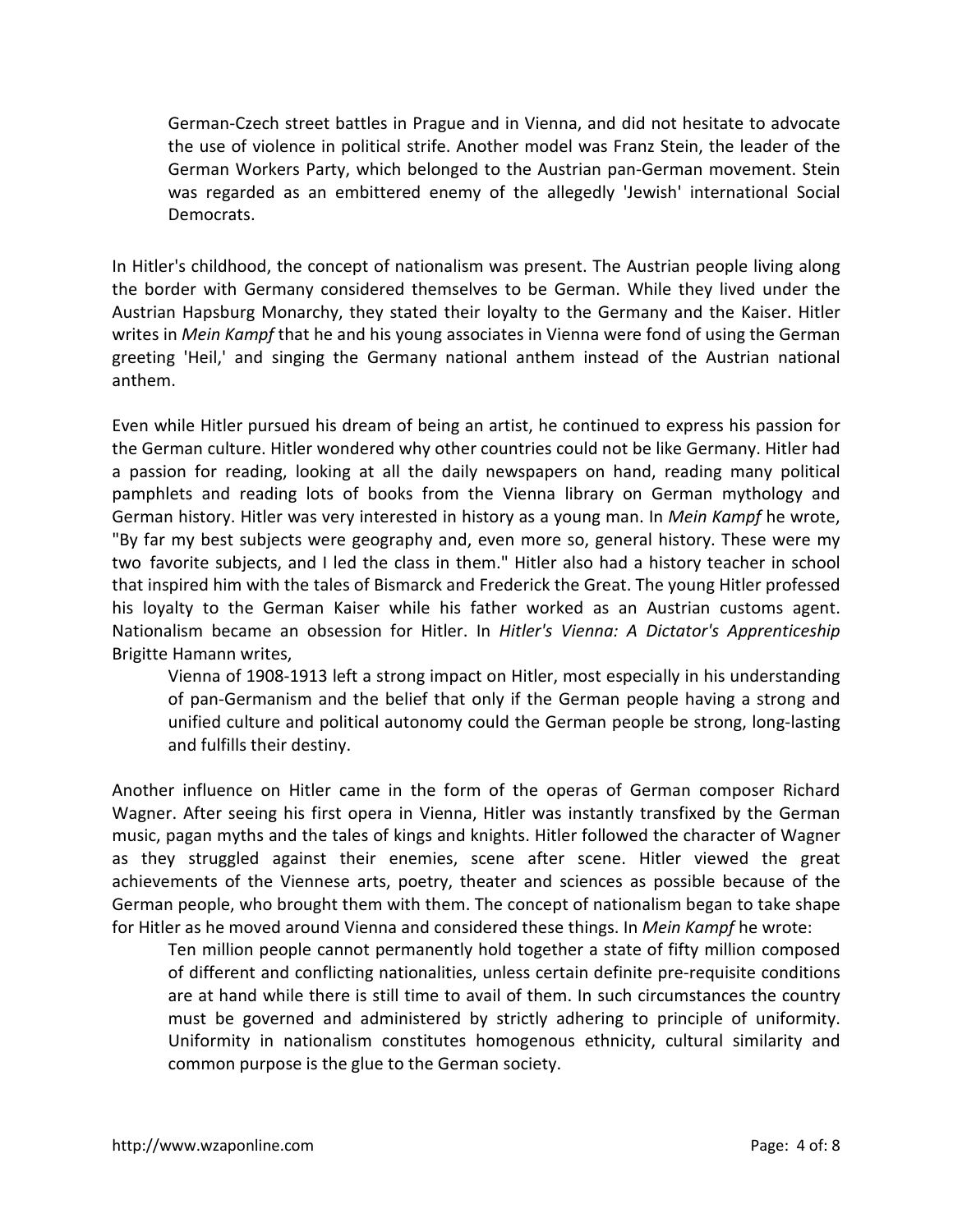Hitler was extremely inquisitive and studied the idealistic works of Hegel, Nietzsche, Treitschke, Fichte, and Houston Stewart Chamberlain. He took pieces from the writings of these individuals and others and came up with his own nationalistic philosophy in *Mein Kampf*. According to Walter Frank, the two political movements that influenced Hitler the most were those of Georg von Schönerer and Karl Lueger. Schönerer was more comfortable with debating while Lueger was at home with big crowd on the street. Hitler's ideology came in part from Schönerer while his strategy and tactics came from Lueger. Luger was admired by Hitler for his skills in speechmaking and for his use of propaganda in getting popular support. Lueger had a skill for manipulating reputable organizations like the Catholic Church. Hitler admired this and studied Lueger's techniques, using many of them later.

In Vienna, Hitler's idea of what the nation should look like ethnically began to come into focus. He believed the state was a *volkic* (people's) organization. This idea is later exemplified in a speech he made before the Munich court in 1924. He said:

What is the state? Today the state is an economic organization, an association of persons, formed, it would seem, for the sole purpose that all should cooperate in securing each other's daily bread. The state, however, is not an economic organization, it is a *volkic* organization. The purpose, the aim of the state is to provide the people with its food-supply and with the position of power in the world which is its due.

# **How Hitler's experience in Vienna influenced his socialist ideas**

Young Adolf Hitler's first understanding of how government affects people's lives was probably first that of his father's and then based on what he saw in Vienna, Austria. According to Hamann, Hitler's political point of view was also influenced while he was in Vienna not only by German folklore but also by specific Austrian activities that offered various political attitudes, particularly those of pan-Germanic expansionism and National Socialism, which had German roots. Hitler's understanding of National Socialism can, in part, be traced to the Prussian traditions Bismarck and Frederick the Great. These traditions describe and promote the concept of a super race. In *Das Geheimnis der Runen, Vienna 1907* Guido von List writes:

To it [Prussian traditions] was added the tradition of political romanticism, with its sharp hostility to rationalism and to the principles underlying the French Revolution, its emphasis on instinct and the past, and its proclamation of the rights of Friedrich Nietzsche's exceptional individual the *Übermensch* [Superman] over all universal law and rules. These two traditions were later reinforced by the 19th-century adoration of science and of the laws of nature, which seemed to operate independently of all concepts of good and evil.

According to Hamann, further strengthening for Hitler ideas came from such 19th-century academic scholars such as Richard Wagner and Houston Stewart Chamberlain. Both of these philosophers influenced Hitler's early nationalistic ideas through their assertions of the superiority of the German peoples above all other Europeans and all additional races. Brigitte Hamann writes in *Hitler's Vienna: A Dictator's Apprenticeship* that Hitler read Guido von List's work extensively and owned at least one of his books. List's work appeared in many pro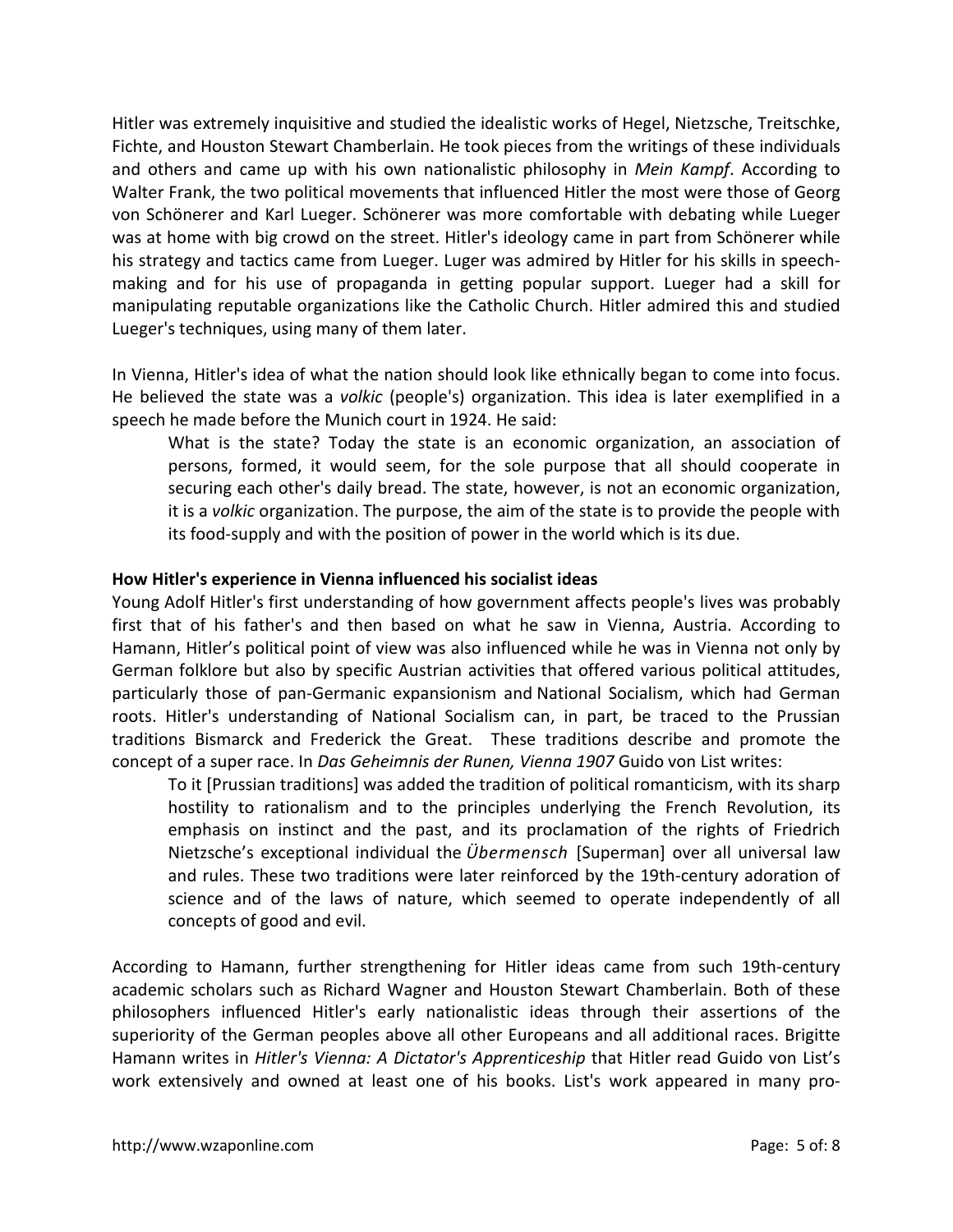German newspapers. Von List came up with the phrase "blond-haired, blue-eyed Aryan." Hamann argues that Hitler believed the Aryans were destined to rule the world.

Hitler's political-socialist ideas began to take shape while in Vienna. Hitler was forced to live in a homeless shelter after falling into poverty. He came to the conclusion that the government had not provided a proper social welfare system. Hitler rejected Marxism, but adopted socialistic ideas that eventually would become his own political-economic theories.

One of Hitler's greatest experiences that influenced his socialist ideas was his understanding and admiration of Karl Lueger, mayor of Vienna. The political model of Lueger's Christen Socialist Party professed the industrial and economic advancement of all people as its basis. Lueger's success in Vienna greatly influenced Hitler. Under Lueger, Vienna tripled in size and realized perfection in municipal organization. Lueger used ceremonies for his own political ends. To Hitler, this success was a model for the world. The Christian Socialist Party thought of itself as the part to serve the needs of the lower middle class using slogans that were anticapitalistic and anti-liberal. In *Mein Kampf* Hitler writes about Lueger:

At all events, these occasions slowly made me acquainted with the man and the movement, which in those days guided Vienna's destiny: Dr. Karl Lueger, I, and the Christian Social Party. When I arrived in Vienna, I was hostile to both of them. The man and the movement seemed 'reactionary' in my eyes. My common sense of justice, however, forced me to change this judgment in proportion as I had occasion to become acquainted with the man and his work; and slowly my fair judgment turned to unconcealed admiration. Today, more than ever, I regard this man as the greatest German mayor of all times. How many of my basic principles were upset by this change in my attitude toward the Christian Social movement!

Having attained a reputation as a municipal reformer, Lueger had the legal and political knowledge and organizational skills that Hitler eventually copied. Lueger was very aware of the importance of schools and their long-term usefulness for political gain, a fact not lost on Hitler. Lueger was quoted as saying:

The influence which the *Volksschulleher* (primary school teacher) had on the voters in the simple rural communities was and will always remain important, for these teachers are in continuous contact with single families, often act as community secretary, are advisors in this or that capacity and represent, next to the priest and he curate, the intelligentsia of the little community. The party that has the priest and teacher on its side will win political elections.

Based on his following of Karl Lueger, Hitler came to the conclusion that the democratic process he witnessed in the Austrian Parliament was a negative influence on the character of human. Hitler came to believe that the press, which was mostly owned by Jews, hides the truth from the citizens of Austria. Hitler viewed Parliament as spending most of their time quibbling over how to favor the majority, ignoring the minority German ethnic population. The Vienna that Hitler experienced was that of disadvantaged people, of the homeless and hungry and of poverty and isolation. The people who Hitler associated saw the Austrian government as too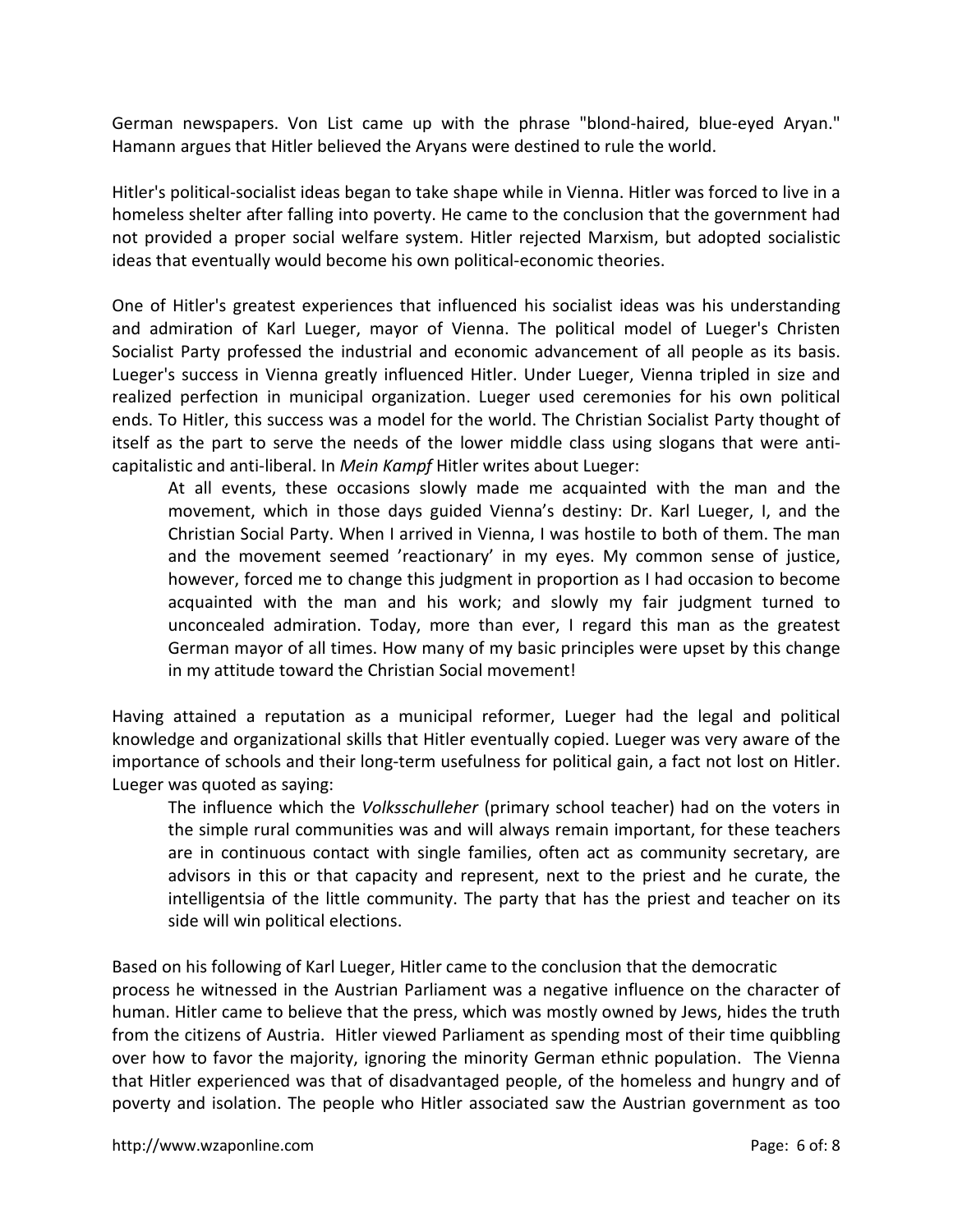Jewish, too cosmopolitan and decaying. Lueger provided an alternative with his Christian Social movement.

### **Conclusion**

Hitler moved to Vienna in 1907 to become an art student. After failing the entrance exams to the Vienna Academy of Arts, he was left to wander the streets and contemplate politics and German nationalism. The young Hitler read as much as he could about politics, German mythology and was fascinated by the operas of Robert Wagner, transfixed by the German music, pagan myths and the tales of kings and knights. He followed with great enthusiasm Wagner's heroes as they struggled against their enemies. He studied the nationalistic and anti-Semitic philosophy of Georg von Schönerer Karl Hermann Wolf and Franz Stein. He began to admire the management and organizational skills of Karl Lueger's Social Democratic Party and its socialistic views.

It is clear that he admired the Social Democrats and their use of fear and propaganda for political gain. Hitler studied the works of Guido von List identifying with its Prussian identity and their right to rule the world. He read the works of Hegel, Nietzsche, Treitschke, Fichte and Houston Stewart Chamberlain taking bits and pieces of their philosophies to come up with his own nationalistic, anti-Semantic and socialist philosophy. In Vienna, Hitler was transformed into an intense nationalist. In *Mein Kampf* Hitler discusses how he acquired a foundation for his thoughts in Vienna.

Hitler would write later that when he departed Vienna he had become to understand the problem of the Jew. He had become an anti-Marxist and developed a strong pro-German sentiment. He developed a strong sense of Social Darwinism and absorbed many of the philosophies that he was exposed to. Based on Hitler experiences in Vienna he would later call for increased spending on social welfare programs. He promoted job creation and for business owners to pay more to the state. He championed the rebuilding of the German military and resented the reparation demands made in the Treaty of Versailles while re-building the German military, creating jobs in the war industries.

Adopting ideas used by Karl Lueger's in Vienna, the Nazis Party would run soup kitchens, organize youth programs and revamp the German education system. His message resonated with the German people. Hitler's experiences in Vienna influenced his anti-Semitic, nationalist and socialist ideas and provided the foundation for the creation of the National Socialist German Workers Party. Hitler would use the Nazi Party to win the chancellorship of Germany and to carry out his plan for the Germanic domination. Hitler would use what he learned in Vienna to justify the extermination of the European Jews, the annexation of Austria, the invasion of Europe and the eventual destruction of Germany.

It seems obvious that Hitler not only discovered anti-Semitic vocabulary in Vienna, but mastered it. Hitler's anti-Semitism ideas developed from his experiences in Vienna. It is clear that Hitler's experiences with the ideas and actions of Georg von Schönerer, Karl Lueger, Karl Hermann Wolf, and Franz Stein in Vienna influenced his anti-Semitic ideas. During this time in